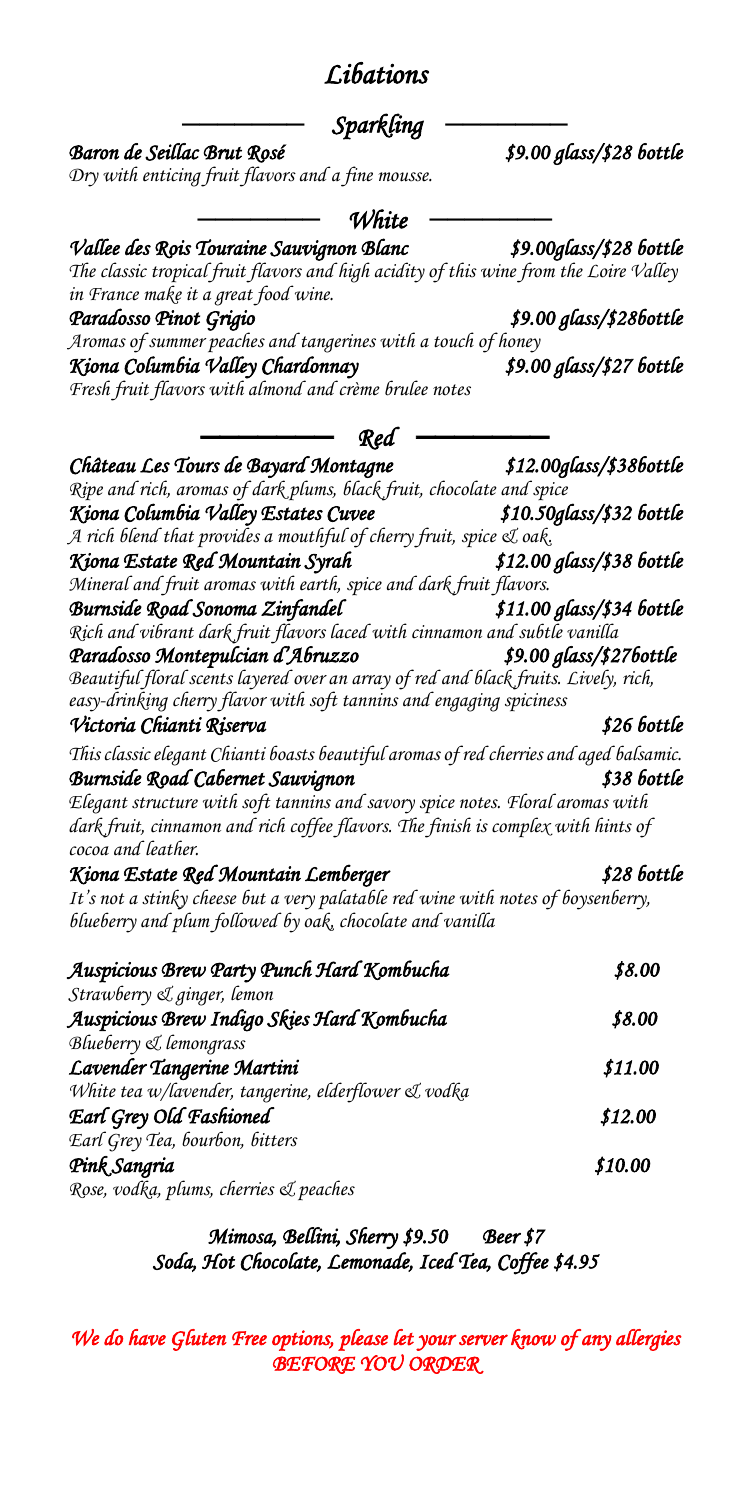### *May we start with tea……..*

| By the cup (1-2 cups) small pot | \$4.95 |
|---------------------------------|--------|
| By the pot (5-6 cups) large pot | 9.90   |

### *White Tea (light caffeine) (steep 5 minutes)*

*Dragon Fruit – pomegranate, kiwi, raspberry & dragon fruit White Grape – currants, rose hip, mallow & cornflower Mango Pear – delicate white peony with bits of mango & pear Angel's Kiss – a heavenly blend of passionfruit, pineapple, strawberry Black Teas (most full caffeine, see decaf) (steep 4 minutes) Ceylon Star - Sri Lanka makes a classic flavor (decaf avail) Earl Grey – crisp bergamot aroma and flavor on Ceylon English Breakfast - traditional blend Spicy Chai – aniseed, cinnamon, ginger, peppercorns, cloves Lapsang Souchong – black Chinese tea with a smoky note Darjeeling – Himalayan Blend with soft amber and nutmeg Blackberry Maple – dried blackberries & leaves and brittle Apricot Delight – apricot, mango, marigold blossoms Salty Caramel – smooth melted salty caramel Baklava – black sencha, pistachios, almonds, spices, rose petals Berryliscious – cranberry, raspberry, pomegranate, peony petals Red Vineyard Peach – sweet peach, strawberry and tangerine Raspberry Aronia – raspberry pieces, pomegranate, rose (decaf) Caramel Chai – caramel, cinnamon, coriander, cardamom Irish Morning – wild strawberry leaves, safflower, coconut Violet/Macaron – violet flowers & almonds Cozy Hygge – raspberry, blueberry, cocoa and cinnamon South Sea Magic – mango, passionfruit, papaya Green Teas & Yerba Mate (medium caffeine) (steep 3 minutes) Ginger Peach – ginger, sweet peaches, marigold, chamomile Genmaicha - Japanese green has a surprise inside: toasted rice Jasmine Green - naturally scented by jasmine blooms Melon & Citrus – pea flowers, pomelo, lemon, watermelon Raspberry & Rose – flowery oolong w/rose, raspberries, pink cornflower Mate & Melon – apple, melon, watermelon, carrot, blackberry Japanese Cherry Blossom - aromatic, pink cherry blossoms Formosa Oolong – Taiwanese, flowery and spicy Raspberry Tart – sweet fruity raspberry, pink cornflowers & cream Herbal & South African Rooibos (caffeine free) (steep 5+ min) Almond Biscotti – almond, apple, hibiscus blooms & cinnamon Ginger Strawberry Punch – ginger, tart apple, strawberries Mandarin & Bergamot – apple, carrot, mandarin, orange, rose, blackberry Strawberry Peaches – (SAR) strawberry, peach, lime, apple Beets & Berries – raspberry, currants, cranberry, gojiberry Pomegranate Chamomile – apple, ginger, pomegranate arils & chamomile Sweet Sin – SAR, raspberry, rose, vanilla and cocoa Lavender Tangerine – orange, apple, lavender, hibiscus, lemongrass Ginger Dream – spicy ginger, apple, lemon, licorice and rose Turmeric Cocoa – turmeric, cocoa peel, ginger root & vanilla Sweet Lavender – SAR, fennel, chamomile, lavender, lemon, apple Honey & Ginger – creamy honey, apple and ginger Chocolate Mint – SAR, rich chocolate, creamy mint and vanilla notes Pineapple Mint – pineapple, cool mint & cucumber Dueling Dragons – ginger, dragon fruit, raspberry, carrot, lemongrass*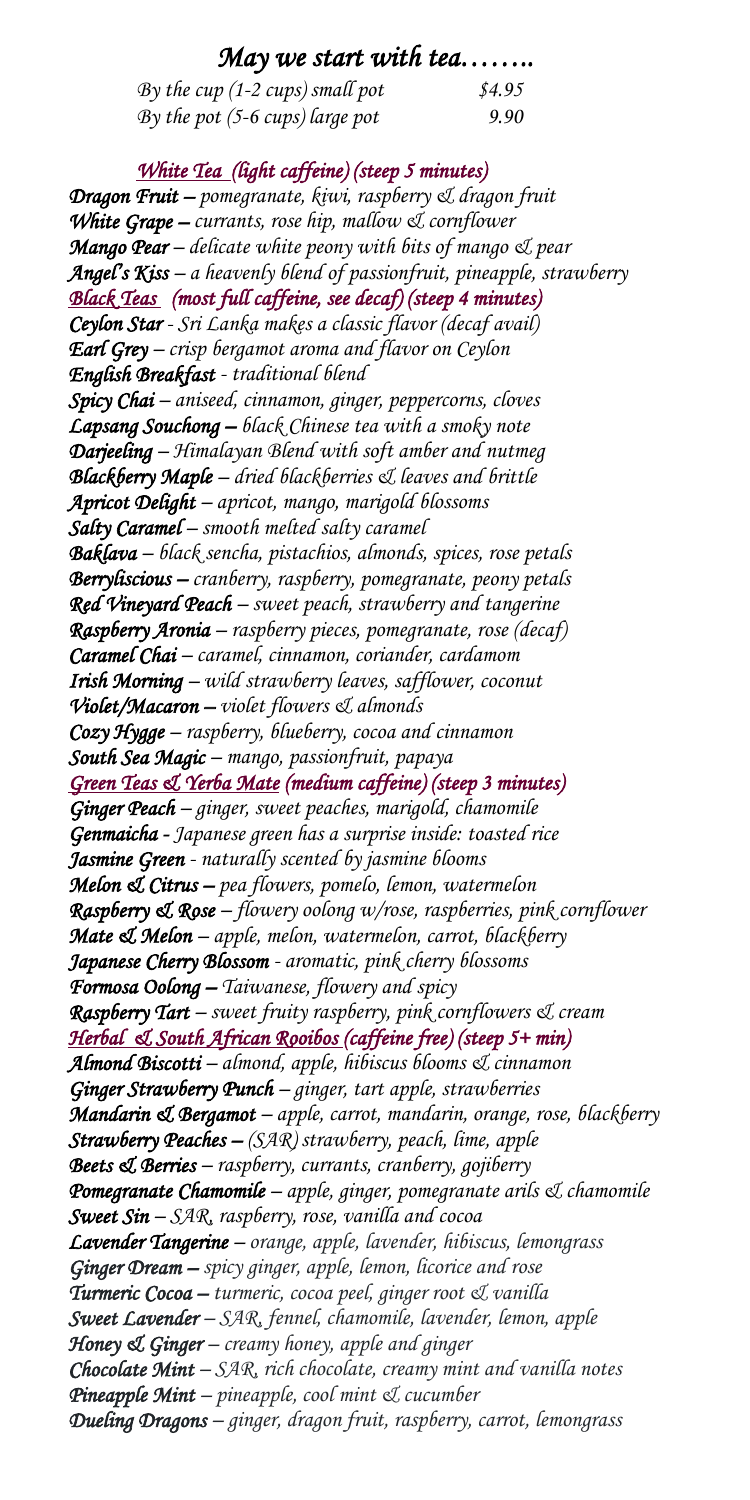# *June High Tea*

### *Turkey & Bacon Sandwich 12.95*

*Oatmeal bread, deli turkey, bacon, smashed pea pesto, provolone & greens, served w/kettle chips or radish salad* 

### *Queen's Favorite 12.95*

*A buttery croissant with curry chicken, mango, sliced almonds, scallions & pea shoots, served w/kettle chips or radish salad* 

### *Blackberry, Fontina, Basil Melt 11.95*

*Sourdough bread layered with blackberries, basil and fontina cheese melted in to tasty goodness, served w/kettle chips or radish salad* 

### *Strawberry Ricotta Sandwich 11.95*

*White bread, a delicious mixture of ricotta, fresh sliced strawberries, arugula & honey, served w/kettle chips or radish salad*

# *Mango & Blackberry Salad 11.95*

*Mixed greens, blackberries, mango, goat cheese, sugared pecans & basil laced with poppyseed dressing, served with a warm basil & goat cheese scone*

# *Strawberry Cucumber Spinach Salad 11.95*

*Spinach topped with strawberries, cucumbers, peppered walnuts & feta, drizzled with a lemon basil vinaigrette, served with a warm basil & goat cheese scone*

### *Mediterranean Salad 11.95*

*Arugula with pepperoncini, red onion, artichoke, kalamata olives, roasted red pepper & parmesan cheese, laced with a Greek dressing, served with a warm basil & goat cheese scone* 

# *Strawberry Champagne Soup & Scone 12.95*

*A bowl of our chilled strawberry soup, topped with a drizzle of champagne and cream, served with a strawberry rhubarb scone*

# *Blueberry Goat Cheese Quiche & Scone 11.95*

*Yummy pastry crust filled with blueberries, herbed goat cheese and sliced almonds, served with a warm basil & goat cheese scone*

# *Tickle Your Fancy 12.00*

*A perfect choice for someone that wants to try a couple of things-pick 2 choices from our quiche,soup, salad and sandwich offerings. Served in half sizes. No side included.*

# *Add Protein to any salad Bacon \$4 Chicken \$6 Salmon \$7*

*We sell all our looseleaf teas for you to enjoy at home in smaller \$5 (8 cups) or larger \$12 (20 cups) bags*